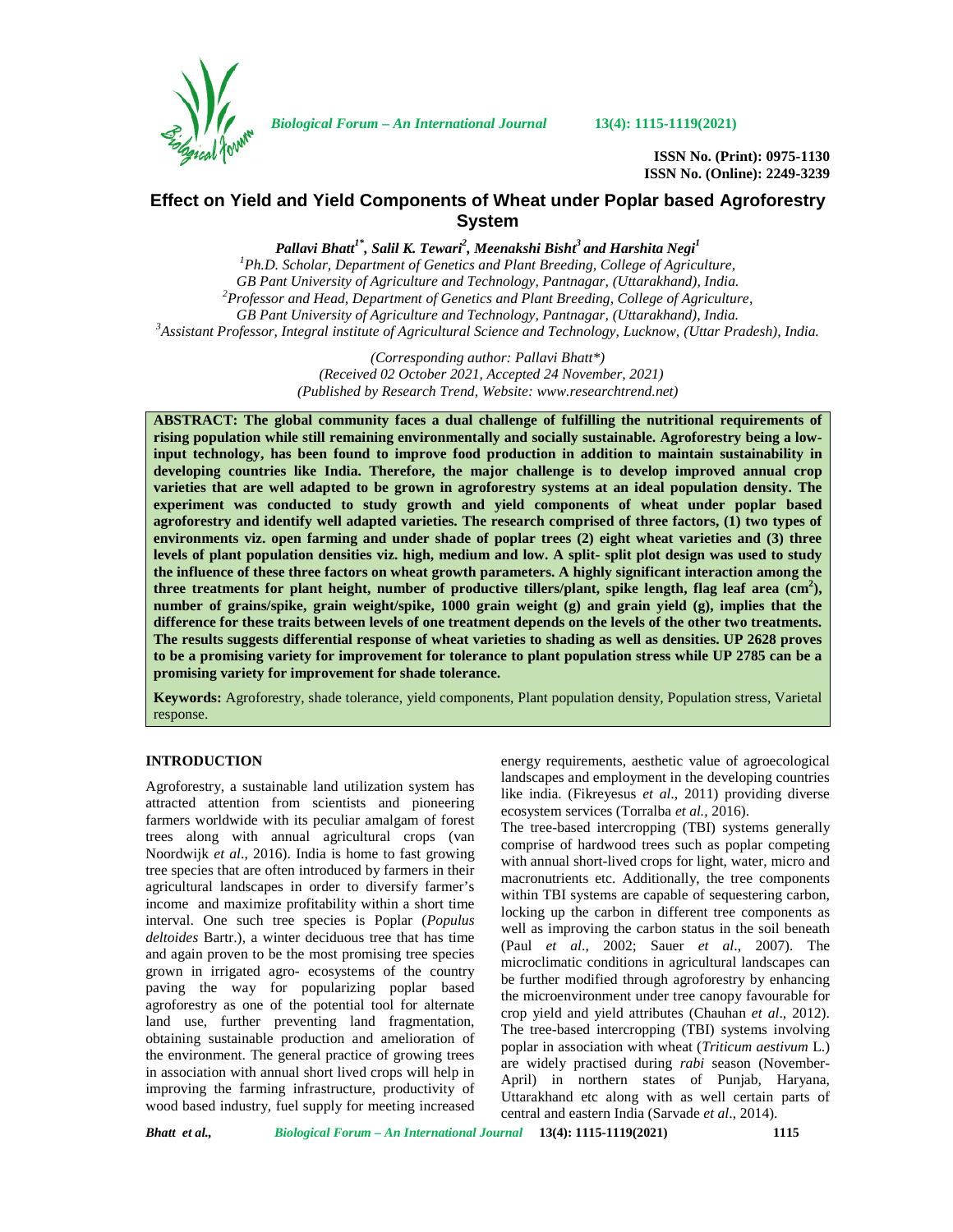However, agroforestry has found very little scope in the dictionary of plant breeding methods since, very few TBI systems take into consideration the attributes of field crops and if any, the main aim is the evaluation of certain varieties with respect to the yield aspect. Agroforestry usually results in a decrease in crop yield compared to the sole crop because of tree-crop competition for biological resources (Jose *et al.,* 2004). Thus, the studies based on competition effects on shoots and roots between tree and crop has opened new avenues for the breeders to rethink and come up with an elaborate and efficient breeding strategy. Since, selection is made among the crop varieties on the basis of genetic diversity to improve the stress (biotic/abiotic) resistance of crops in conventional plant breeding systems (Wolfe *et al.,* 2008), a possibility can be seen for improving the crop performance under agroforestry conditions through plant breeding techniques. Thus, population varieties can have an advantage over pure line varieties with respect to adaptation under agroforestry systems due to their recombinant genetic structure (Reiss and Drinkwater 2017). Therefore, the present investigation was undertaken to evaluate the suitability of wheat varieties under different plant densities within poplar based agroforestry system.

## **MATERIALS AND METHODS**

**Study site.** The present research work was undertaken at the at the Experimental site of Agroforestry Research Centre (old site) of Govind Ballabh Pant University of Agriculture and Technology, Pantnagar, (Uttarakhand) India. The geographical location of the experimental site falls between 28°58′ N to 29°1′N Latitude and 79°24′E to 79°31′E longitudes and at an altitude of 243.84 meters above sea level. The location lies in the foothills of the Shivalik range of the Himalayas in the narrow strip called *Tarai* which has humid, sub-tropical climate comprising of cold winters and hot dry summers. The maximum daily temperature in summer may reach up to 42°C and minimum temperature in winter may fall up to 0.5°C. Generally, south-west monsoon sets in the second or third week of June and continues up to the end of September. The mean annual rainfall is about 1450 mm, of which 80-90 per cent is received during the wet season (July to September). The characteristic features of soils of tarai region are high water table, shallow depth (1.0 to 1.5 m) and calcareous nature developed from alluvial, medium to moderately coarse textures materials under predominant influence of tall vegetation and moderate to well drain conditions.

**Experimental Details.** The present investigation conducted during Rabi 2018-19. The poplar based agroforestry systems were established in the year 2003- 04. All the poplar tree species were regularly pruned up to five year to maintain as a single stem with a spacing of  $3m \times 7m$ . The experiment was laid out in a split split plot design with three replications with 1) main plot treatment condition as wheat under-storey poplar trees and as sole wheat crop, 2) eight varieties of wheat *viz.,*

UP 2572 (v1), PBW 660 (v2), C-306 (v3), UP 2628 (v4), UP 2784 (v5), UP 2785 (v6), UP 2526 (v7) and UP 2565 (v8) under sub-plot treatment and 3) plant densities at 3 levels viz. high (20,00000 plants/ha approx.), medium (10,00000 plants/ha approx.) and low (500,000 plants/ha approx.) as sub sub plot treatments. Total plot size for sowing wheat as an intercrop between poplar plantations was 2m by 5m maintaining a 1m distance between two subsequent plots. Seeds were sown in 10 cm, 20 cm and 30 cm rows apart to maintain high, medium and low plant population density, respectively. Intercultural operations were done to maintain plant population within each plot. Observations were recorded over five randomly selected plants from each plot for 10 agronomic characters viz. plant height, peduncle length, number of productive tillers/plant, spike length, number of spikelets/spike, flag leaf area  $(cm<sup>2</sup>)$ , biological yield (g) , number of grains/spike, grain weight/spike and 1000 grain weight (g). Grain yield (g) was taken from 25 randomly selected plants within each plot. The average values for all these observations were calculated and used for the carrying out combined analyses of variance (ANOVA) with the help of Indostat 9.3 software.

## **RESULTS AND DISCUSSION**

**Analysis of variance for the traits studied under main plot, sub plot and sub sub plot.** Significant effects were detected  $(p \t 0.05)$  of all the three major factors viz. environment (open/shade), genotype and plant density for all evaluated characters, as well as for the interactions (Table 1 and 2). The data in revealed the mean values for all the wheat growth parameters were found to be higher under open farming than poplar based agroforestry system but significant differences among the main plot treatments were observed only for plant height, number of grains/spike, grain weight/spike and grain yield (g). Chauhan *et al*., (2012) observed a sharp decline in growth parameters of wheat crop as the age of the poplar trees advances towards maturity. Banga *et al.,* (2017) reported a similar pattern of significant differences among varieties under poplar clones for the number of spikes. Gawali *et al.,* (2015) reported that higher number of grain per spike was found in sole wheat crop than intercrop. Gill *et al.,* (2009) elucidated that wheat varieties when sown under poplar plantations during the early season i.e. mid November, performed better with respect to 1000 grain weight irrespective of the age of plantations. Sarvade *et al.,* (2014) observed improved test weight of wheat under poplar plant stand that were grown at wider spacing. Sarvade *et al.,* (2014) revealed that the reason behind significant decrease in crop yield and its attributes when sown under poplar is due to the fast growing nature of poplar plantations.

The differences among the sub plot treatments i.e. wheat crop varieties were found to be significant for all the growth parameters except number of grains/spike. This suggests the grain filling stage was equally effective for all the eight varieties. While, UP 2565 (v8) was observed to have highest mean value for plant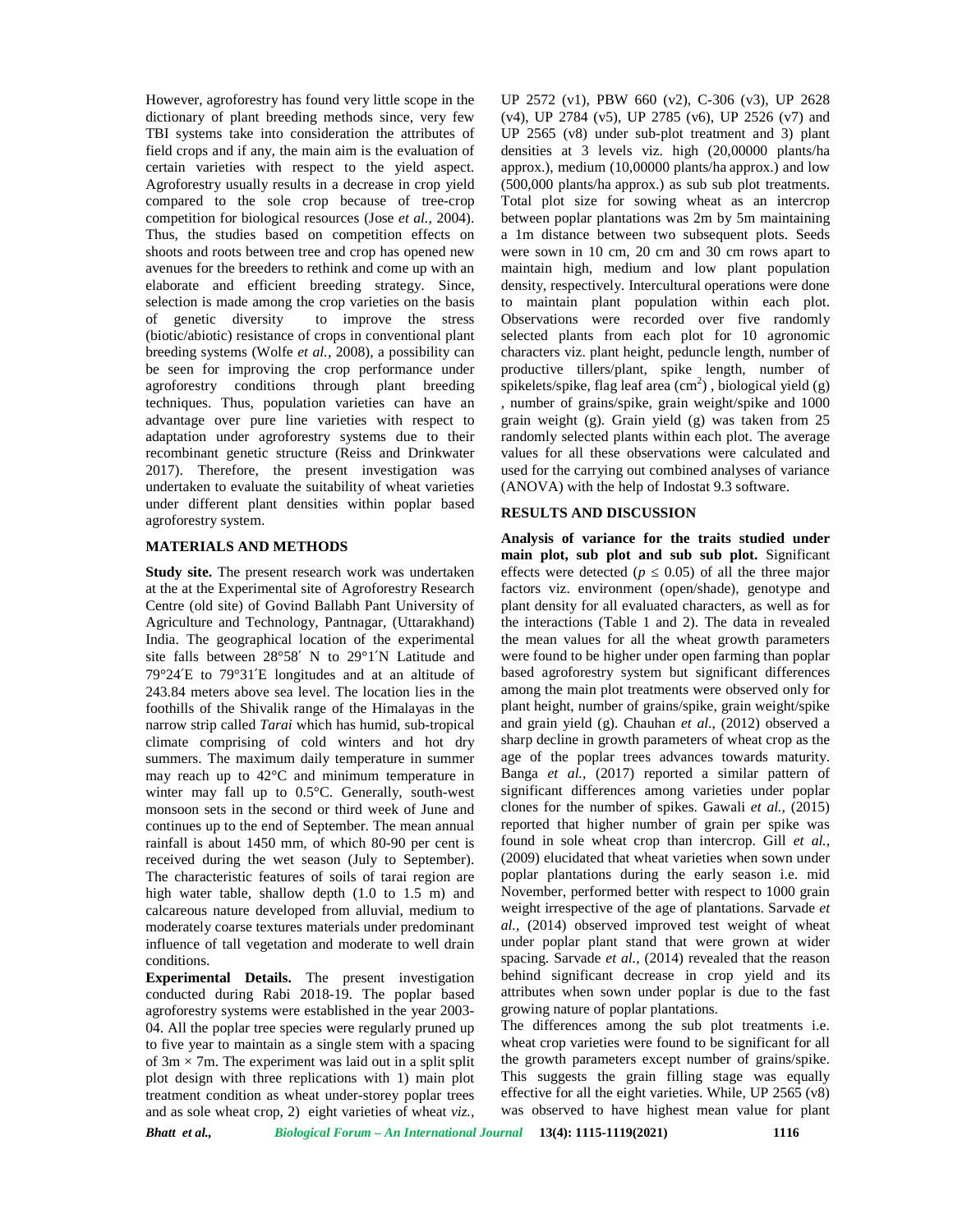height, peduncle length and productive tillers/plant, it was UP 2784 (v5) that performed significantly well with respect to spike length and number of spikelet/spike. Flag leaf area  $(cm<sup>2</sup>)$  was highest for UP 2785 (v6) followed by C-306 (v3) and UP 2565 (v8). Though UP 2526 (v7) was observed to perform better with respect to biological yield (g), UP 2628 (v4) significantly outperformed the rest of the varieties in terms of grain weight/spike, 1000 grain weight and grain yield (g). The mean square of varieties was expected to show significant differences since the varieties are agronomically and morphologically distinct with respect to these traits.

Significant differences among the sub sub plot treatments i.e. response to differential plant densities were observed for number of productive tillers/plant, spike length, number of spikelets/spike, flag leaf area  $(cm<sup>2</sup>)$ , biological yield (g), grain weight/spike and grain yield/plant. This highlights a certain level of influence of plant density on overall growth of wheat crop. The genotypes with high tillering potential were observed to perform superior when maintained at reduced levels of plant density, indicating towards the capacity of wheat plant to produce a canopy that can efficiently absorb high radiations, further, maintaining a high yield potential (Whaley *et al*., 2000).

Similar results are found in the literature, with higher grain yields at reduced densities and a direct effect in the number of grains per ear (Valério *et al.,* 2013). The change in seed densities did not significantly reveal the effect of 1000 grain weight on the yield variations as observed in our study. Studies have reported that the effect of seeding density on the character 1000 grain weight is found to be negligible (Hiltbrunner *et al.,* 2005; Ozturk *et al*., 2006).



|                         | DF             | <b>Plant</b> height | Peduncle<br>length | Number of<br>productive<br>tillers | Spike length | Number of<br>spikelet per<br>spike | <b>Flag leaf</b><br>area $(cm2)$ |
|-------------------------|----------------|---------------------|--------------------|------------------------------------|--------------|------------------------------------|----------------------------------|
| <b>Replicates</b>       | 2              | $10.47*$            | 0.208              | 0.203                              | 0.8          | 3.972                              | 10.956                           |
| Main                    |                | $41.656$ **         | 3.453              | 57.381                             | 0.004        | 7.111                              | 1.45                             |
| Error A                 | $\overline{c}$ | 0.304               | 0.409              | 4.985                              | $0.685***$   | 8.494                              | 39.049                           |
| Sub                     | $\tau$         | 4082.599 ***        | 448.893 ***        | $22.457$ ***                       | 18.449       | 38.597 ***                         | $22.689*$                        |
| Main * Sub              | $\tau$         | 86.081 ***          | 29.611 ***         | 7.879                              | 0.36         | 2.675                              | $24.131*$                        |
| Error B                 | 28             | 7.758               | 3.047              | 4.143                              | $0.414$ **   | 1.279                              | 7.9                              |
| Sub sub                 | $\overline{2}$ | 28.533              | 5.289              | 13.892 **                          | 2.514        | $9.412**$                          | $51.815*$                        |
| Main * Sub sub          | 2              | 17.758              | 2.7                | 2.506                              | 0.164        | 0.792                              | 27.804                           |
| Sub * Sub sub           | 14             | $36.445$ ***        | 3.272              | $6.951**$                          | 0.725        | 2.001                              | 52.148 ***                       |
| Main * Sub *<br>Sub sub | 14             | 43.306 ***          | 5.95               | $5.105*$                           | $0.912*$     | 1.421                              | 57.329 ***                       |
| Error C                 | 64             | 10.955              | 3.8                | 2.58                               | 0.46         | 1.802                              | 12.616                           |
| Total                   | 143            | 219.38              | 26.768             | 5.334                              | 1.426        | 3.779                              | 22.026                           |
| <b>General Mean</b>     |                | 107.052             | 41.656             | 7.008                              | 11.24        | 19.022                             | 27.084                           |
| $C.V. \%$               |                | 3.092               | 4.68               | 22.919                             | 6.037        | 7.057                              | 13.114                           |

\*significant at 5% probability, \*\*significant at 1% probability

**Table 2: Summary of the analysis of variance for split-split-plot design with the sources of variation main plots (open/shade), sub plots (varieties) and sub sub plots (densities), evaluated for the characters biological Yield, number of grains/spike, grain weight/spike, 1000 grain weight and grain yield.**

|                         | DF             | <b>Biological Yield</b> | Number of<br>grains/spike | Grain<br>Weight/Spike | 1000 grain weight $(g)$ | Grain yield $(g)$ |
|-------------------------|----------------|-------------------------|---------------------------|-----------------------|-------------------------|-------------------|
| <b>Replicates</b>       | $\overline{c}$ | 1142.626                | 27.492                    | 0.104                 | 5.471                   | 16777.08          |
| Main                    |                | 1857.61                 | 2049.826 *                | 13.969 **             | 1.177                   | 381306.3 *        |
| Error A                 | $\overline{c}$ | 487.467                 | 50.271                    | 0.091                 | 20.064                  | 19039.58          |
| Sub                     | 7              | 331.006 *               | 31.077                    | $1.666$ ***           | 300.635 ***             | 59934.82 ***      |
| Main * Sub              | 7              | 185.181                 | 26.714                    | $0.272*$              | $15.331$ *              | $21066.57$ **     |
| Error B                 | 28             | 126.269                 | 32.905                    | 0.084                 | 5.415                   | 5583.73           |
| Sub sub                 | $\overline{c}$ | 2266.81 ***             | 52.853                    | $1.446$ ***           | 0.057                   | 50633.33 ***      |
| Main * Sub<br>sub       | $\overline{2}$ | $309.629$ *             | 47.656                    | $0.204*$              | 7.252                   | 27008.33 **       |
| Sub * Sub<br>sub        | 14             | $176.057*$              | 79.784 ***                | $0.618***$            | 19.658 ***              | 18102.38 ***      |
| Main * Sub<br>* Sub sub | 14             | 131.773                 | $109.044$ ***             | $0.643$ ***           | 27.674 ***              | $11823.41$ **     |
| Error C                 | 64             | 85.959                  | 19.922                    | 0.047                 | 5.113                   | 4268.056          |
| <b>Total</b>            | 143            | 190.423                 | 53.503                    | 0.379                 | 23.917                  | 14151.7           |
| General<br>Mean         |                | 95.029                  | 40.301                    | 1.986                 | 41.394                  | 476.458           |
| C.V. %                  |                | 9.756                   | 11.075                    | 10.913                | 5.463                   | 13.712            |

\*significant at 5% probability, \*\*significant at 1% probability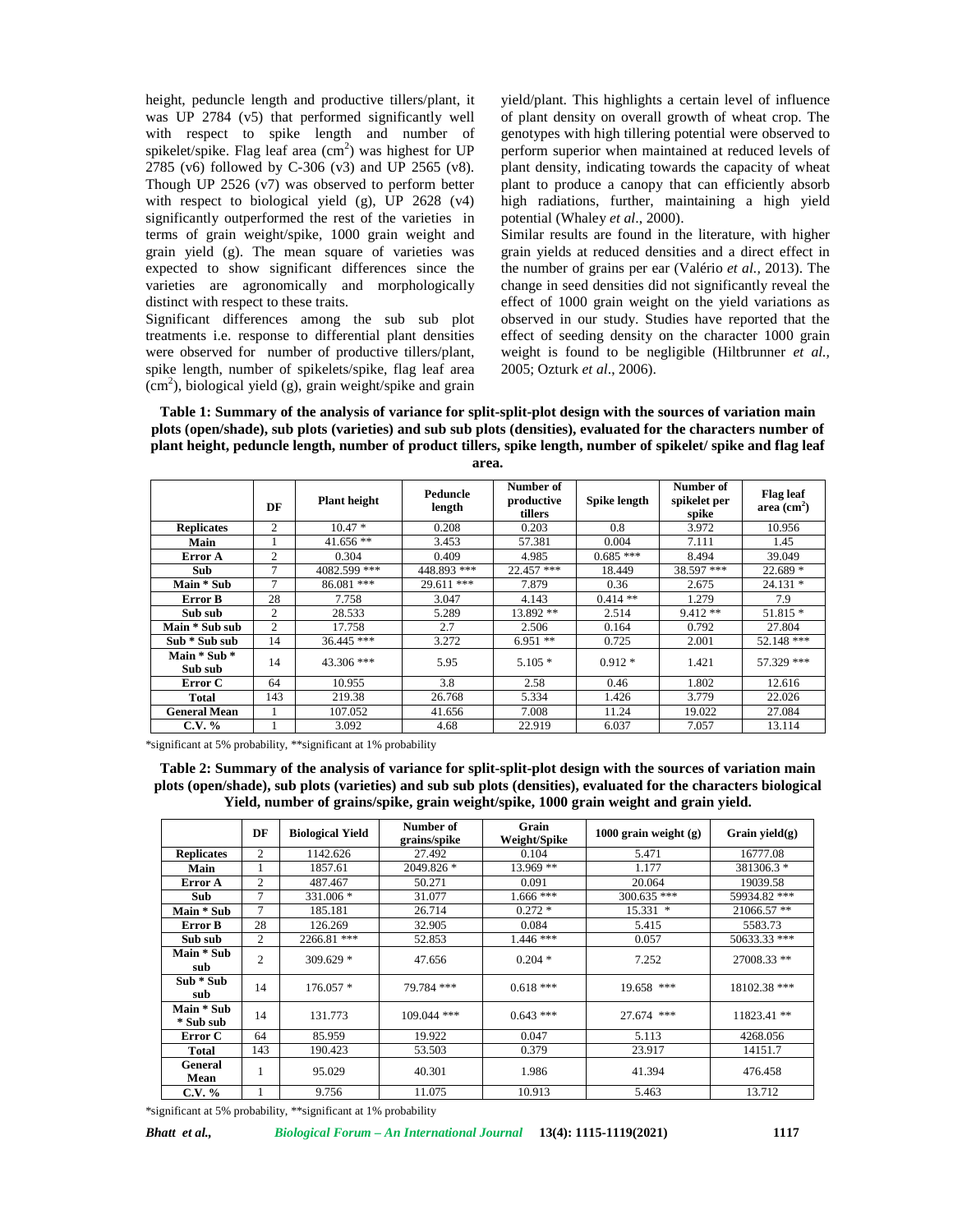**Effects of environment (main plot) and varieties (sub plot) on the traits studied.** The influence of interaction between main plot and subplot treatments was detected for characters such as plant height, peduncle length, flag leaf area  $(cm<sup>2</sup>)$ , grain weight / spike, 1000 grain weight (g) and grain yield/plant (g). These characters may play an important role in breeding program for setting up a selection index when deciding upon the suitability of a crop variety for agroforestry system. Among the varieties, UP 2565 (v8) recorded significantly higher mean values for plant height and peduncle length whereas C-306 (v3) was observed to performed better under shade with respect to flag leaf area  $(cm<sup>2</sup>)$ . Though UP 2628 (v4) was observed as the overall best performing variety, it was UP 2785 (v6) that was found to be a more stable genotype under shade in terms of grain weight/spike, 1000 grain weight (g) and grain yield/plant (g). Therefore, wheat varieties can be said to have shown differential response to shading.

**Effects of environment (main plot) and population density (sub sub plot) on the traits studied.** The interaction effect between main plot and sub sub plot treatments were only observed to be significant for biological yield (g), grain weight/spike and grain yield. Biological yield was recorded highest when varieties were grown in open farming system at low population densities but least mean observed under shade at high densities. Grain weight / spike recorded highest in open farming at high plant density but least under shade when maintained at medium density. Grain yield was found to be highest when genotypes were grown in open at high population densities but significantly decreased under shade at low density level. This environment  $\times$  density interaction for the grain yield showcases the importance of maintaining an ideal crop stand for wheat crop and the requisite for conducting multilocation trials for more than one year. Since, the interaction effect is found to be insignificant for number of production tillers/ plant, the optimal density level to maximize grain yield may not necessarily be related with the higher tiller production. The higher grain yields can be obtained even with lower population density for the genotypes with high tillering potential under poplar based agroforestry system (Valério *et al.,* 2013). Further, observations based on variations in plant performance as caused by differential densities are found to be particular for a given environment which confirms the direct influence of seeding density on genotypic yield (Lloveras *et al*., 2004). Therefore, a genotype can be exploited to its best performance when the plant utilizes resources directly in combination of a particular plant density so as to fit into the range of a higher yield response (Darwinkel, *et al.*, 1977).

The significant mean square for environment (main plot) and non-significant mean squares of environment by density interaction for plant height and number of grains per spike indicate that irrespective of the environment, the varieties will respond differently under different population density for these two traits.

**Varietal Response to differential Plant Population Density (sub\*sub sub plot).** The sub plot and sub sub plot treatment interactions were observed to be significant for plant height, number of productive tillers/ plant, flag leaf area  $(cm<sup>2</sup>)$ , biological yield (g) ,number of grains/spike, grain weight/spike, 1000 grain weight (g) and grain yield (g). Highest observations were recorded by UP 2565 (v8) for plant height at high density, by UP 2565 (v8) for number of productive tillers/plant as well as flag leaf area at low density, by UP 2784 (v5) for biological yield at low density, by UP 2628 (v4) for number of grains/ spike, grain weight/spike and 1000 grain weight (g) at medium plant density but for grain yield at high plant density.

**Overall performance of the varieties under varied densities under poplar based agroforestry system.** The triple interaction for all the three treatments were significantly detected for variables plant height, number of productive tillers/plant, spike length, flag leaf area  $(cm<sup>2</sup>)$ , number of grains/ spike, grain weight/spike, 1000 grain weight (g) and grain yield (g). These results highlight the importance of further research to formulate a recommended level of density ideal for each specific genotype and environment.

Yield potential defined as the yield of an adapted genotype grown under optimal conditions is a critical trait for breeding under agroforestry systems. The maximum grain yield was recorded in UP 2628 at higher plant density under open farming system and thus proves to be a promising variety for improvement for tolerance to plant population stress. This is mainly resulted from the maximum expression of important yield attributes. This might be due to a more pronounced response of wheat crop to higher population densities as suggested by Nabati and Farnia (2021). Though, the lowest overall yield was obtained from UP 2572, C-306 responded more poorly with respect to grain yield under shade of poplar plantations. The varietal response to shade tolerance was also observed as highest yield among the varieties was observed for UP 2785 under poplar plantations. This variety is a promising variety for improvement for shade tolerance.

#### **CONCLUSION**

A drastic decrease in yield and its components for wheat under poplar as compared to open field (sole system) has been reported time and again by several researchers. This significant yield reduction in annual crops when intercropped with tree plantations are the result of their shading effect, competition for critical resources and below ground allelopathic reactions. Therefore, the studies on tree-crop complementary effects for resource allocation will become a major focus in years to come in order to obtain substantial yield advantages. Our study hints upon diverse responses of genotypes to the presence of trees, indicating that selection for agroforestry might be possible. Further, breeding programs should focus on optimization of plant density to enhance grain yield potential as well as improving wheat fertility in the shade.